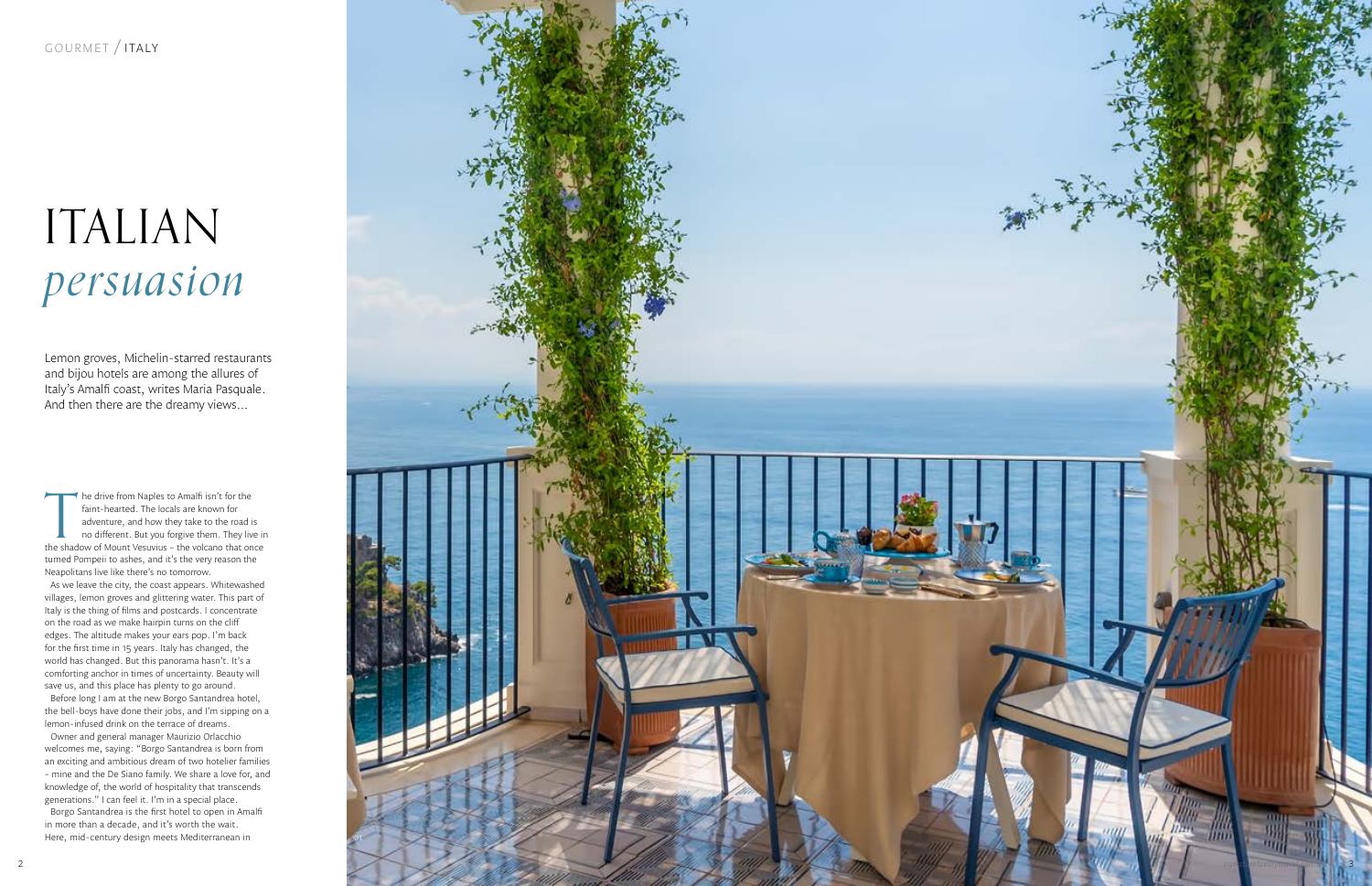a striking yet soothing way; a curated mix of vintage and contemporary styles including bespoke design pieces featuring 30 patterns of spectacular geometric tiles. All rooms have sea views; some have private pools.

Speaking of, after a dip in the hotel's cliff-edge pool, it's time for lunch at the beach restaurant. I feast on raw scampi and tuna and the Neapolitan classic of pasta *patate e provola*. This heartwarming dish combines mixed pasta shapes, potato and provala cheese. It's five-star dining, yet beachside casual.

As the sun sets, the sea views from La Terrazza Bar perfectly accompany my aperitivo. Gastronomy at Borgo Santandrea is an always lavish affair, between the magical terrace at Alici, fine-now – it's time to explore. dining La Libreria and the Wine Cellar, with its sommelier-guided tastings. On the terrace, executive chef

Crescenzo Scotti's menu is inspired by his southern Italian roots. Like the *gambero rosso*, raw pink Mazara prawns with buffalo mozzarella, lemon-infused

*escarole*, black olives and tomato confit. Or the *bavette* pasta with Monaco provolone cheese and zucchini. And sweet endings like the Neapolitan rumsoaked babà.

The next morning, breakfast is served quite literally in Scotti's kitchen. *Sfogliatelle* pastries, fruits, and cakes fill artisan ceramic plates. I eat on the terrace and look up, down and around. The Amalfi Coast meanders its way into your heart filling you with warmth and the promise of a new day. Yes, it's a tourist drawcard, but it's equally a gastronome's delight. The views, atmosphere and hospitality of Borgo Santandrea will make you long for this destination well after you leave. But for

#### Amalfi classics

For views across the bay, the luxury Santa Caterina Hotel is home to Glicine, a one-Michelin-starred establishment with a stunning wisteria-draped terrace. Chef Giuseppe Stanzione delights by

01 Breakfast is served on Borgo Santandrea's Alici terrace 02 One of the spectacular suites at the same hotel © Umberto D'Aniello 03 Take in the stunning coastal views from the hotel 04 Fine dining at the hotel's La Libreria 05 The same restaurant's immaculate cuisine unites style and substance







## GOURMET / ITALY